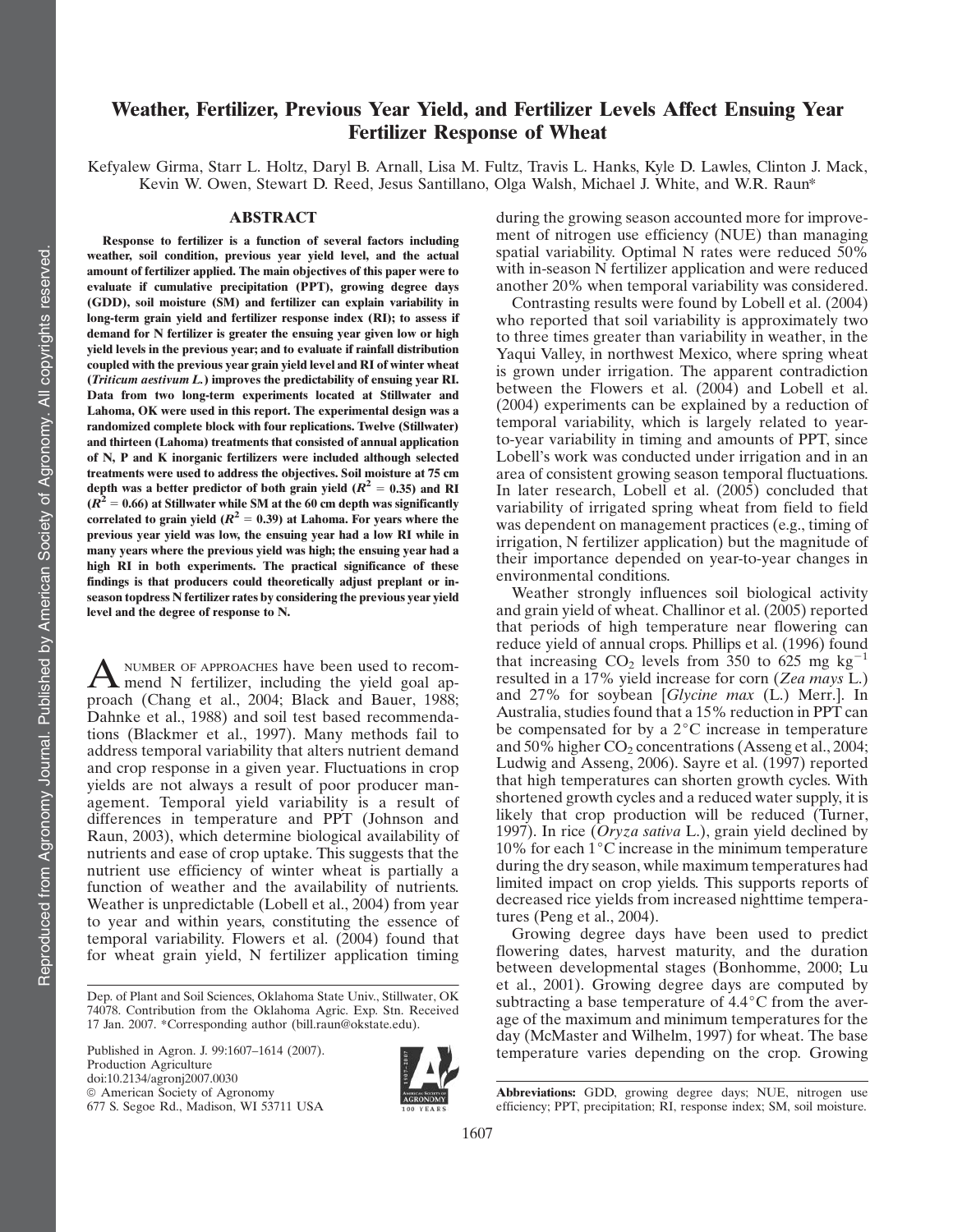degree days have been used as a factor in prediction models of in-season yield estimates. Derby et al. (2004) attempted to predict corn grain yield based on the current year's cumulative GDD from 1 May to 10 July and total available N (soil N plus applied fertilizer N). Their results showed that predicted yield of corn on 10 July was highly correlated to observed yields when using GDD as an exploratory variable ( $r^2 = 0.80$ ).

Previous studies have shown that high rates of fertilizer N on a long-term basis can affect subsequent N response (Motavalli et al., 1992; Jenkinson, 1991; Odell et al., 1983). Further it has been documented that higher rates of inorganic-N fertilization hasten mineralization (El-Harris et al., 1983). A Canadian study conducted with continuous wheat showed that high rates of N resulted in increased mineralizable forms of nitrogen (Janzen, 1987). They attributed this to increased biomass production and subsequent return to the soil coupled with greater microbial activity.

Based on this premise, researchers developed a fertilizer RI as an indicator of responsiveness of the crop to applied fertilizer (Johnson et al., 2000). The index gauges the actual winter wheat crop response to applied N and can be used to predict current year N requirements. Mullen et al. (2003) indicated that the index is suited for in-season correction of N requirements of winter wheat. Furthermore, evaluation of the RI over several years could help producers refine preplant N rates. In this study, we evaluated the possibility of using previous year RI (RI<sub>previous</sub>) on ensuing year RI (RIensuing) using several years of data. The index can have a range of values depending on the yield of the check and fertilized plots. Theoretically, RI values greater than 1.1 show a high chance of crop response to applied fertilizer N (Raun et al., 2005). However, values exceeding 4.0 are practically beyond maximum achievable grain yield and not common for seasons where growing conditions are closer to normal. Mullen et al. (2003) further suggested that when RI is low it is likely that N sources other than fertilizer (i.e., mineralization and atmospheric deposition via rainfall) were available in the soil, thus the crop would be unlikely to respond to added fertilizer.

The objectives of this paper were to: (i) evaluate if cumulative PPT, GDD, and SM can explain variability in long-term grain yield and RI in winter wheat; (ii) assess if demand for N fertilizer is greater the ensuing year given low or high yield levels in the previous year; (iii) determine if rainfall distribution coupled with previous year grain yield level and RI improves the predictability of ensuing year RI.

### MATERIALS AND METHODS

## Description of the Long-term Experiments

Data from two long-term experiments, namely, Exp. 222 and 502 were used in this report. Experiments 222 and 502 were established in 1969 and 1970, respectively, under conventional tillage. Exp. 222 is located at the Agronomy Research Station in Stillwater, OK (36°7'12.0" N,  $97^{\circ}5'24.0''$  W at altitude of 272 masl) on a well drained, very deep and very slowly

permeable Kirkland silt loam (fine, mixed, thermic Udertic Paleustoll). Exp. 502 is located at the North Central Research Station in Lahoma, OK  $(36°25'12.0''$  N,  $97°52'12''$  W at altitude of 396 masl) on a well drained, deep and moderately permeable Grant silt loam (fine-silty, mixed, thermic Udic Argiustoll) soil. The average annual PPT at Stillwater and Lahoma is approximately 80 cm.

The experimental design was a randomized complete block with four replications in both experiments. There were 12 and 13 treatments that comprised application of different rates of N, P, and K fertilizers included in Exp. 222 and 502, respectively (Table 1). Nitrogen, P, and K were applied as ammonium nitrate (34% N), triple super phosphate (20% P), and potassium chloride (53% K), respectively, in both experiments. Plots are permanent from year to year and received fixed rates of N, P, and K every year. Individual plots at Stillwater are 6.1 m wide and 18.3 long, and at Lahoma are 4.9 m wide and 18.3 m long.

Experimental plots were conventionally tilled every year in the summer approximately to a 15-cm depth using a disk plow. Plots were then harrowed before fertilization using a spike tooth harrow every year. Winter wheat was planted for 35 (Stillwater) and 34 (Lahoma) continuous years in 25.4-cmwide rows at seeding rates of 67 kg ha<sup> $-1$ </sup>. In some years, the seeding rate was increased to 110 kg ha<sup>-1</sup> in anticipation of poor germination and emergence due to unfavorable soil moisture conditions at seeding. Since 1992, winter wheat has been planted in 19.1-cm rows at Stillwater. At this location, the variety 'Scout 66' was planted from 1968 to 1973, 'Triumph 64' from 1974 to 1977, 'Osage' from 1978 to 1980, 'TAM W-101' from 1981 to 1991, 'Karl' from 1992 to 1994, 'Tonkawa' from 1995 to 1998, and 'Custer' since 1999. At Lahoma, the variety 'Nicoma' was planted from 1971 to 1974, 'Triumph 64' from 1975 to 1976 and 1978, 'Osage' in 1977 and 1979, 'TAM W-101' from 1980 to 1991, 'Karl' from 1993 to 1994, 'Tonkawa' from 1995 to 1998, and 'Custer' from 1999 to present. In both experiments, preplant fertilizer was broadcast and incorpo-

Table 1. Grain yield and response index (RI) for treatments averaged over all years for Exp. 222 and 502, at Stillwater and Lahoma, OK, respectively.†

| Exp. 222               |                 |       | Exp. 502        |                    |       |  |
|------------------------|-----------------|-------|-----------------|--------------------|-------|--|
| $N-P-K$                | Grain yield     | RI‡   | $N-P-K$         | <b>Grain</b> yield | RI    |  |
| $\text{kg}$ ha $^{-1}$ | $Mg$ ha $^{-1}$ |       | $kg$ $ha^{-1}$  | $Mg$ ha $^{-1}$    |       |  |
| $0 - 0 - 0$            | 1.20            |       | $0 - 0 - 0$     | 1.66               |       |  |
| $0 - 29 - 37$          | 1.27            | 1.10  | $0 - 20 - 56$   | 1.71               | 1.05  |  |
| $45 - 29 - 37$         | 1.68            | 1.49  | $22 - 20 - 56$  | 2.22               | 1.38  |  |
| $90 - 29 - 0$          | 1.81            | 1.63  | $45 - 20 - 56$  | 2.46               | 1.56  |  |
| $90 - 0 - 37$          | 1.89            | 1.78  | $67 - 20 - 56$  | 2.73               | 1.76  |  |
| $90 - 15 - 37$         | 2.07            | 1.91  | $90 - 20 - 56$  | 2.90               | 1.89  |  |
| $90 - 29 - 37$         | 1.92            | 1.79  | $112 - 20 - 56$ | 2.87               | 1.88  |  |
| $90 - 44 - 37$         | 1.85            | 1.68  | $67 - 0 - 56$   | 2.63               | 1.70  |  |
| $90 - 29 - 74$         | 1.95            | 1.80  | $67 - 10 - 56$  | 2.74               | 1.77  |  |
| $134 - 74 - 0$         | 1.87            | 1.74  | $67 - 29 - 56$  | 2.81               | 1.82  |  |
| 134-29-37              | 2.05            | 1.90  | $67 - 40 - 56$  | 2.87               | 1.86  |  |
| 134-44-74              | 2.11            | 1.98  | $67 - 29 - 0$   | 2.84               | 1.84  |  |
|                        |                 |       | $112 - 40 - 56$ | 2.76               | 1.82  |  |
| Mean                   | 1.81            | 1.65  |                 | 2.55               | 1.69  |  |
| <b>SED</b>             | 0.046           | 0.063 |                 | 0.057              | 0.047 |  |
| $\mathbf{C}\mathbf{V}$ | 20              | 23    |                 | 18                 | 24    |  |

† N, P, and K applied as ammonium nitrate (34–0–0), triple superphosphate (0–46–0) and potassium chloride (0–0–60), respectively.

‡ Response index to N fertilizer was determined as the ratio of N fertilized plots at a fixed level of P and K (29 and 37 kg ha<sup>-1</sup> at Stillwater, and 20 and 56 kg ha<sup>-1</sup> at Lahoma, respectively) while RI to other fertili treatments was calculated as the ratio of a fertilized treatment and a check  $(0-0-0 \text{ kg N}-P-K \text{ ha}^{-1})$ ).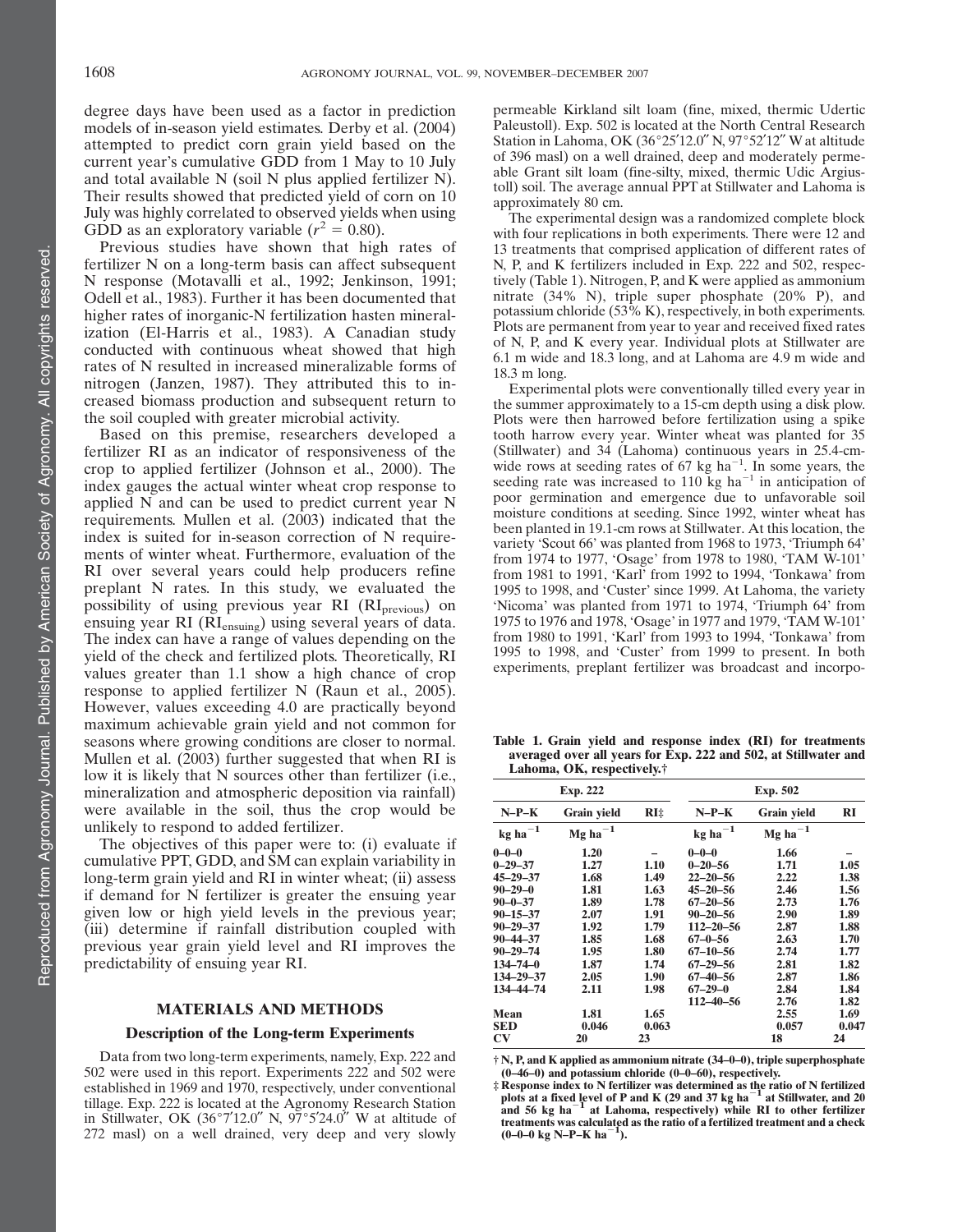rated in late August to mid-September. Winter wheat has been planted in late September to early October every year.

At Stillwater between 1969 and 1995 and at Lahoma all years, the center 3.05 m of each plot was harvested with a conventional combine the entire 18.3-m length for yield. The width of the net plot harvested was changed to 1.83 m for Exp. 222 beginning in 1996. Grain harvested from the net plot was used to determine grain yield after adjusting to a 13% moisture level. Response index to fertilization was calculated as ratio of a fertilized treatment and a check  $(0-0-0$  kg N-P-K ha<sup>-1</sup>) using data from all years from respective treatments. Response index to N fertilizer was determined as the ratio of N fertilized plots at a fixed level of P and K (29 and 37 kg ha<sup>-1</sup> at Stillwater, and 20 and 56 kg ha<sup> $-1$ </sup> at Lahoma, respectively).

### Weather and Soil Data

Weather data since the inception of the two long-term experiments were obtained from the Oklahoma Mesonet (Oklahoma City, OK, www.agweather.mesonet.org/) and the corresponding research station's weather database. Daily PPT data during the months of September to August were also obtained from Oklahoma Mesonet. Mesonet measures the total amount of PPT using an unheated tipping-bucket rain gauge (R.M. Young Company, Traverse City, MI) with a 30.5-cm-diameter opening 0.6 m above the ground. Similarly, SM at each location was calculated indirectly from the input data obtained from Oklahoma Mesonet for the years since 1997. Input data also included calibrated change in temperature or reference temperature differential  $(°C)$  measured with a Campbell Scientific 229-L Sensor (Campbell Scientific, Inc., Logan, UT) at four depths (5, 25, 60, and 75 cm). Using these data, the matric potential (MP in kPa) was determined using the equation developed by Dingman (1994). From MP and other coefficients specific to a location supplied by Oklahoma Mesonet, the volumetric soil water content (SM in  $m^3H_2O$ m<sup>-3</sup>soil) was determined (details of equations and derivation of coefficients can be found on the Oklahoma Mesonet site (www.mesonet.org)).

The PPT was calculated for different intervals during the active growth of winter wheat for the respective sites. The intervals were September to March, September to November, February to March, and March to April. These different intervals were considered to evaluate if PPT from any of the intervals was helpful to explain variability in grain yield or RI fluctuation from year to year. In the dryland winter production system in the south central USA, the critical growing time is September to November and February to March. Over all years, PPT received between September and April averaged 45% of the total annual PPT, while only 27% was received between September and March; almost half of the total PPT was obtained during the cropping season while the other half was received after the critical crop moisture requirement passed in the month of April. Maximum and minimum temperature were used to calculate GDD and summed over the months of September to March for days where it was greater than zero. Soil moisture data obtained from Oklahoma Mesonet from September to March were used to predict trends in winter wheat grain yield and RI of fertilized plots in both experiments.

Over the years, surface soil  $(0-15 \text{ cm})$  samples were collected periodically (1981, 1983, 1987, 1995, 1997, and 1999 for Exp. 222; 1980, 1983, 1986, 1988, 1995, and 1999 for Exp. 502) immediately after winter wheat harvest using a handoperated soil probe. Each sample was a composite of 12 random cores. Soil samples were air-dried for 2 wk, ground and

sieved to pass through a 2-mm screen. From each sample, N  $(NH_4$  and  $NO_3)$ , P, K, and soil pH were determined. Phosphorus and K were extracted and measured with Mehlich-3 extractant and analysis methods, respectively (Mehlich, 1984). Saturated paste extraction of 1:1 soil to deionized water was used for soil pH. Ammonium N and  $NO<sub>3</sub>$ – N were extracted using 2M KCl (Bremner, 1965) and analyzed using a Lachat QuikChem AE automated flow injection analysis system (Lachat Instruments, Milwaukee, WI).

#### Data Analysis

The cumulative PPT, GDD, and SM calculated from the weather data were used individually to explore significant relationships with yield over years. Similarly, SM was used to predict RI determined at optimum N rate for respective sites as the ratio of grain yield of the fertilized plot (90–29–37 for Exp. 222 and 112–20–56 for Exp. 502) to that of the unfertilized plot (0–29–37 for Exp. 222 and 0–20–56 for Exp. 502). Linear combinations of fertilizer (N–P–K), cumulative GDD, cumulative PPT, and SM and their two- and three-way interactions were fitted into a full model for each experiment. A STEPWISE variable selection was employed using two selection criteria,  $R^2$  and  $C_p$  (Kutner et al., 2004). The significance level for entry into the model and for retention in the model was set at 0.3 and 0.1, respectively. Once the variables were selected, models containing various numbers of predictor variables were tested for their ability to recover the variability in final grain yield based on the sums of squares each contributed. Through this process, the final model was constructed. Analysis of variance and orthogonal contrasts were used to evaluate the responsiveness to N application following low and high yield in the previous year in both experiments. In this study, N application following low and high yield in the previous year were separated based on the yield difference (previous yield high and low if the difference was positive and negative, respectively).

We further assessed if rainfall distribution coupled with previous year grain yield  $(Y_{previous})$  level and  $RI_{previous}$ improved the predictability of RIensuing. The RI used for this analysis was determined as the ratio of N fertilized plots at a fixed level of P and K as shown above. Rainfall distribution during the growing season (September to April) was determined using the Shannon Diversity Index as applied to rainfall (Bronikowski and Webb, 1996).

$$
H = \frac{-\sum p_i \ln p_i}{\ln(8)}\tag{1}
$$

where  $H$  denotes rainfall distribution index during the winter wheat growing season for a given year  $(H = 1 \text{ and } H = 0$ denote equal and lack of uniform rainfall distribution across months, respectively);  $p_i$  is the fraction of rainfall in a given month relative to the total rainfall obtained during the growing season (8 mo). Additionally,  $Y_{previous}$ ,  $RI_{previous}$ , and their interactions were used in multiple linear regressions to determine the combined effect of these variables in explaining the variability in the RI<sub>ensuing</sub>. To reduce multicolinearity of the interaction term, centered variables (i.e., mean subtracted from each datum) were used (Belsley et al., 1980).

Analysis of variance was used to compare the difference in soil chemical properties between the check plots and the highest N–P–K rate in each experiment (Table 2). Similarly, cultivar as source of variation in ANOVA was used to assess its contribution to the overall variation in grain yield. All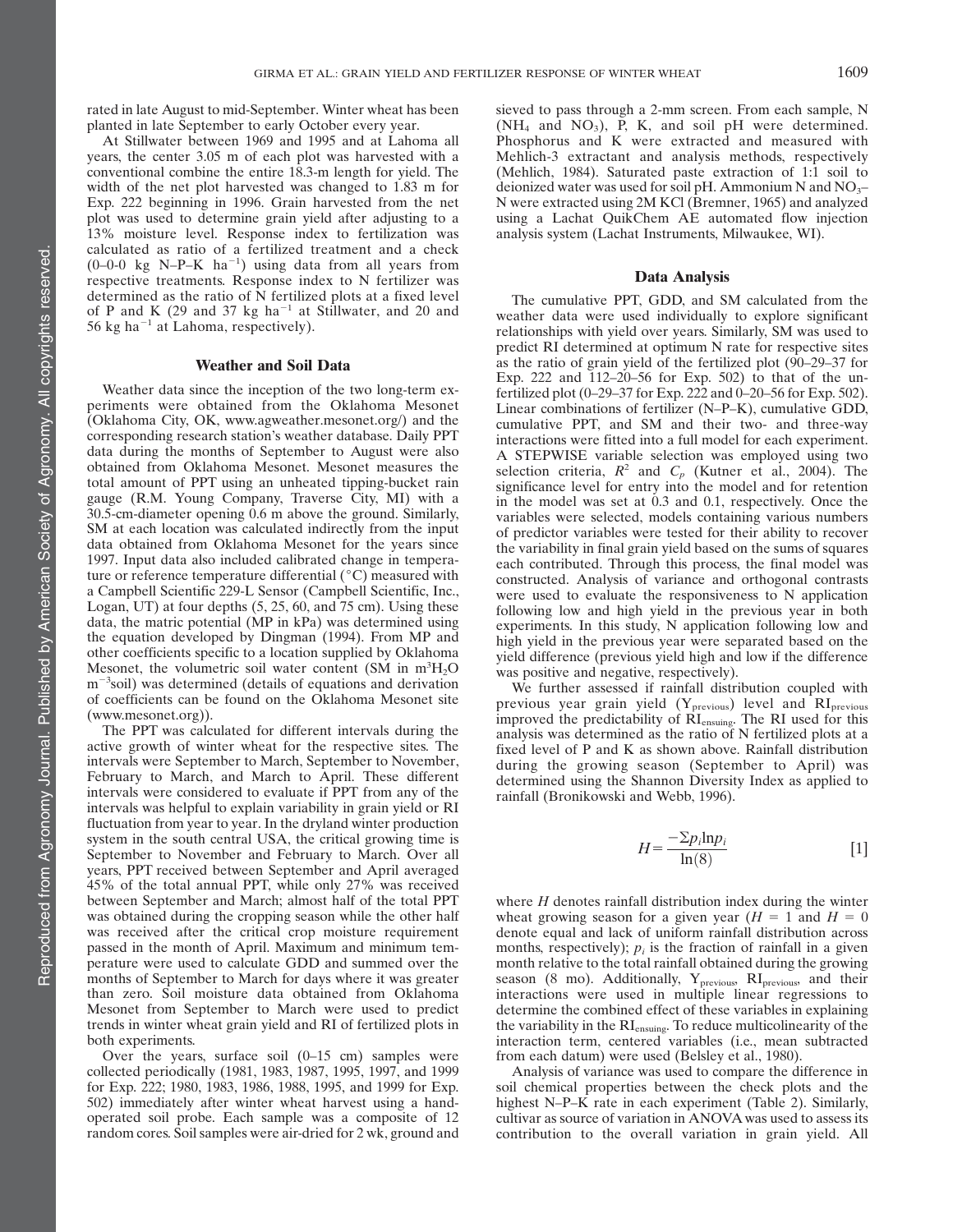|      | pH           |                     | $N(NH_4 + NO_3)$ |                          | $\mathbf{P}$ |                     | $\mathbf K$  |                          |
|------|--------------|---------------------|------------------|--------------------------|--------------|---------------------|--------------|--------------------------|
| Year | <b>Check</b> | <b>Highest rate</b> | <b>Check</b>     | <b>Highest rate</b>      | <b>Check</b> | <b>Highest rate</b> | <b>Check</b> | <b>Highest rate</b>      |
|      |              |                     |                  |                          |              | $-1$<br>mg kg       |              |                          |
|      |              |                     |                  | Exp. 222                 |              |                     |              |                          |
| 1981 | 5.15         | 4.95                | 14.5             | $21.5*$                  | 50           | $91*$               | 346          | 403*                     |
| 1982 | 5.75         | $5.43*$             | 13.0             | $21.0*$                  | 27           | $69*$               | 345          | 385*                     |
| 1983 | 6.08         | 5.87*               | 2.0              | $5.0*$                   | 24           | $82*$               | 360          | 412*                     |
| 1984 | 6.05         | $5.52*$             | 3.5              | 5.3                      | 30           | 89*                 | 333          | 476*                     |
| 1987 | 5.68         | $5.15*$             | 51.8             | 55.0                     | 55           | 130*                | 447          | 498*                     |
| 1988 | 6.00         | $5.37*$             | 27.8             | $37.0*$                  | 24           | 195*                | 336          | 535*                     |
| 1995 | 5.93         | 5.73                |                  |                          | 16           | 40*                 | 143          | 150*                     |
| 1999 | 5.92         | $5.37*$             | 6.5              | 8.7                      | 21           | $74*$               | 259          | 345*                     |
|      |              |                     |                  | <b>Exp. 502</b>          |              |                     |              |                          |
| 1980 | 5.73         | $5.28*$             | 10.8             | 20.5                     | 66           | $226*$              | 573          | 881*                     |
| 1983 | 5.35         | $4.83*$             | 1.3              | 4.3                      | 82           | 299*                | 666          | 826*                     |
| 1986 | 5.58         | 5.43                | 15.3             | 3.5                      | 63           | 183*                | 605          | 816*                     |
| 1988 | 4.95         | $4.73*$             | 8.8              | $13.3*$                  | 89           | 225*                | 640          | 898*                     |
| 1995 | 5.86         | 5.45                | 1,7              | $6.2*$                   | 51           | $129*$              | 430          | 535*                     |
| 1996 | 5.53         |                     | 13.9             | $\overline{\phantom{0}}$ | 40           | -                   | 416          | $\overline{\phantom{0}}$ |
| 1999 | 5.84         | $5.28*$             | 3.6              | $10.6*$                  | 32           | $112*$              | 403          | 543*                     |

Table 2. Surface (0–15 cm) soil chemical properties of check (no fertilizer applied) and highest rate (134–44–74 and 112–40–56 kg N–P–<br>K ha<sup>-1</sup> for Exp. 222 and 502, respectively) for selected years.†

\* Significant difference at  $P < 0.05$  between check and highest rate for each year and soil chemical property.

† NH4–N and NO3–N were extracted with 2 M KCl; P and K were extracted with Mehlich-3 extractant; pH was determined from a 1:1 soil:deionized water extractant.

statistical data analysis was performed using SAS software (SAS Institute, 2002).

# RESULTS AND DISCUSSION

# Effect of Cultivars and N–P–K Fertilizer Response

Cultivars were changed eight (Exp. 222) and seven (Exp. 502) times over the years in these studies. Preliminary analysis of yield among cultivars revealed no significant differences. Thus we concluded that the change of cultivar over years did contribute little to the variation in grain yield. Grain yield and RI averaged over all years are reported in Table 1.

In both experiments, response to low and medium N– P–K treatments did not begin to show significance until the eighth year of the studies (data not shown). The only apparent difference in grain yield was between plots receiving high rates of N–P–K and the check plots with no N and no N–P–K . This suggests that during the first 8 yr, the nutrient supplying capacity of the soils was similar to the N, P, and K supplying capacity of the low and intermediate fertilizer rates. In a long-term cotton (Gossypium hirsutum L.) N–P–K fertilizer response study, Girma et al. (2007b) found similar results. Since 1978, however, significant differences between N–P–K treatments were observed. A decrease in organic matter might be the cause of this response. Data from a 114-yr experiment in Oklahoma showed that organic matter decreased annually at a rate of 0.02% in the check plot that received no fertilizer (Girma et al., 2007a).

## Cumulative GDD, PPT, and SM as Predictors of Grain Yield and RI

Variability in winter wheat grain yield or RI over years was not related  $(P > 0.1)$  well to cumulative GDD or cumulative PPT fitted separately (data not shown). In both experiments, the coefficient of simple determina-

tion was  $\langle 5\% \rangle$  with  $>95\%$  of the variability unexplained. This is consistent with findings from Lobell et al. (2004) who noted that weather variability was two to three times less than soil variability in Mexico.

Soil moisture at the depth of 75 cm was significantly related to both grain yield ( $R^2 = 0.36, P < 0.05$ ) and RI  $(R^{2} = 0.59, P < 0.01)$  in Exp. 222 (Fig. 1 and 2). For Exp. 502, only grain yield showed a significant relationship ( $R^2 = 0.29$ ,  $P < 0.1$ ) with SM at the 60-cm depth (Fig. 3). Maximum grain yield and RI were achieved at  $\widetilde{\text{SM}}$  of 0.43 m<sup>3</sup>H<sub>2</sub>O m<sup>-3</sup>soil at Stillwater. At Lahoma, maximum yields were achieved at the SM level of 0.39 m $\rm ^3H_2O$  m $\rm ^{-3}s$ oil. It has been reported that SM levels beyond optimal level can induce foliar and root diseases that can affect yield and response to fertilizer in wheat (Ma et al., 2004). In corn, research showed that including meteorological data for yield prediction models improved fertilizer management decisions (Bundy and Andraski, 1995; Derby et al., 2004, 2005). Although significant, the variability explained by SM



Fig. 1. Soil moisture (SM) as a predictor of grain yield in Exp. 222 at Stillwater, OK, for data compiled from 9 yr (1997–2005).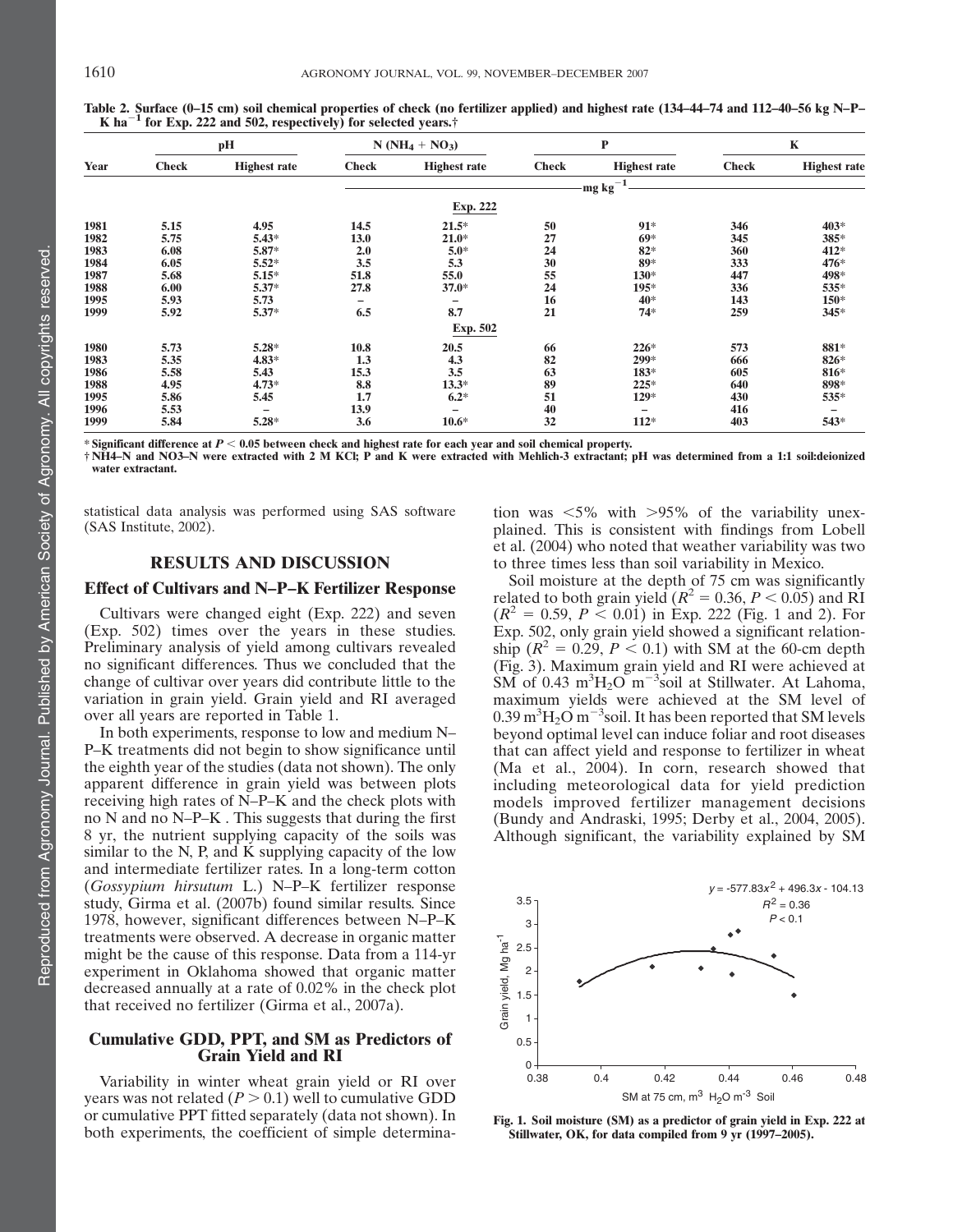

Fig. 2. Soil moisture (SM) as a predictor of response index (RI) in Exp. 222 at Stillwater, OK, for data compiled from 9 yr (1997–2005).

was  $\leq 60\%$  leaving 40% of the variability unexplained. This shows that other factors other than GDD, PPT, or SM may modify N response in a given year. Among these, soil pH might have been important, since soil pH decreased with the application of high rates of N in both experiments (Table 2).

Simple models may not be able to explain as much variability under a wide set of environmental conditions, but their application and parameterization is far less demanding. Using the STEPWISE selection in SAS (SAS Institute, 2002), components exhibiting the least contribution to the regression sum of squares and being nonsignificant individually  $(P > 0.1)$  were discarded and a new reduced model was fitted for each of the two experiments for grain yield only (Table 3). The total variability explained by the reduced model was 72 and 64% for Exp. 222 and 502, respectively. Although the selection procedure produced four and three terms as components that contribute  $>1\%$  variability in the reduced model, for Exp. 222 and 502, respectively, only one term in each case was responsible for explaining most of the variability due to the model and the other terms contributed <8%. For Exp. 222, fertilizer  $\times$  SM explained 59% of variability in grain yields while in Exp. 502 fertilizer alone explained 52% of the variability in grain yield. Fertilizer  $\times$  cumulative GDD interaction explained 7% variability in Exp. 222 while cumulative PPT explained 7% variability in Exp. 502. At Stillwater,



Fig. 3. Soil moisture (SM) as a predictor of grain yield in Exp. 502 at Lahoma, OK, for data compiled from 9 yr (1997–2005).

Table 3. Parameter estimates, probabilities, and partial squared correlation coefficients for variables used to predict winter wheat grain yield at Stillwater (Exp. 222) and Lahoma  $(Exp. 502)$ , OK.

|                                    | <b>Estimate</b> | Partial $R^2$ | P   |  |
|------------------------------------|-----------------|---------------|-----|--|
|                                    | Exp. 222        |               |     |  |
| <b>Intercept</b>                   | $-3.96$         |               | *** |  |
| Fertilizer $\times$ soil moisture  | 0.025           | 0.59          | *** |  |
| Fertilizer $\times$ cumulative GDD | 0.00            | 0.07          | ns‡ |  |
| Soil moisture                      | 0.092           | 0.03          | ns  |  |
| <b>Cumulative PPT</b>              | $-0.011$        | 0.03          | ns  |  |
| <b>Cumulative GDD</b>              | 0.00            | 0.01          | ns  |  |
|                                    | Exp. 502        |               |     |  |
| <b>Intercept</b>                   | 3.89            |               | *** |  |
| <b>Fertilizer</b>                  | 1.4200          | 0.52          | *** |  |
| <b>Cumulative PPT</b>              | $-0.0250$       | 0.07          | ns  |  |
| <b>Cumulative GDD</b>              | $-0.0010$       | 0.05          | ns  |  |

\*\*\* Significant at the 0.001 level.

† the squared partial correlation coefficients calculated using Type III partial sum of squares.

‡ ns, not significant.

the fertilizer  $\times$  SM interaction explained the yield variability better than the individual variables, while most of the variability at Lahoma was a function of fertilizer alone. The amount of crop yield variability explained by models is mixed (Lobell et al., 2004; 2005; Ma et al., 2004).

# Responsiveness to N Application Following Low and High Yielding Years

At Stillwater, the highest RI was obtained with the highest rate of N–P–K  $(134-44-75 \text{ kg ha}^{-1})$ . The lowest was obtained with 0–29–37 indicating response to fertilizer is a function of N supply in the presence or absence of P and K fertilizers. At Lahoma, RI was a function of only N where it was low with no N or lower rates of N. Apparently each site has an inherent fertility capacity that influences the fertilizer requirement of each field.

Comparison of N responsiveness following low and high yield in the previous year in both experiments showed that the yield level in the previous year had a significant effect on the N fertilizer responsiveness of the ensuing year. For all years (44% of the years experiments were conducted) where the previous year's yields were low, the following year had a low RI. Conversely, in years where the previous year's yield was high, the ensuing year had a high RI in both experiments. When yields were low the previous year, RI values peaked at a low N rate (45 kg N ha<sup> $-1$ </sup> at Stillwater and Lahoma, Fig. 4). Alternatively, the 90 kg N ha<sup>-1</sup> achieved a high RI when the previous year's yields were high at both locations (Fig. 4). This suggests that the amount of N harvested in grain the previous year has a significant effect on the RI of the ensuing year. Poor yield levels in the previous year are associated with poor N use efficiency and there is a chance that unused N can be used the following season. This would in turn reduce the RI of the ensuing season when N is applied. It is important to note that low previous year yields could be attributed to several factors. In these dryland winter wheat production systems we suspect that low yields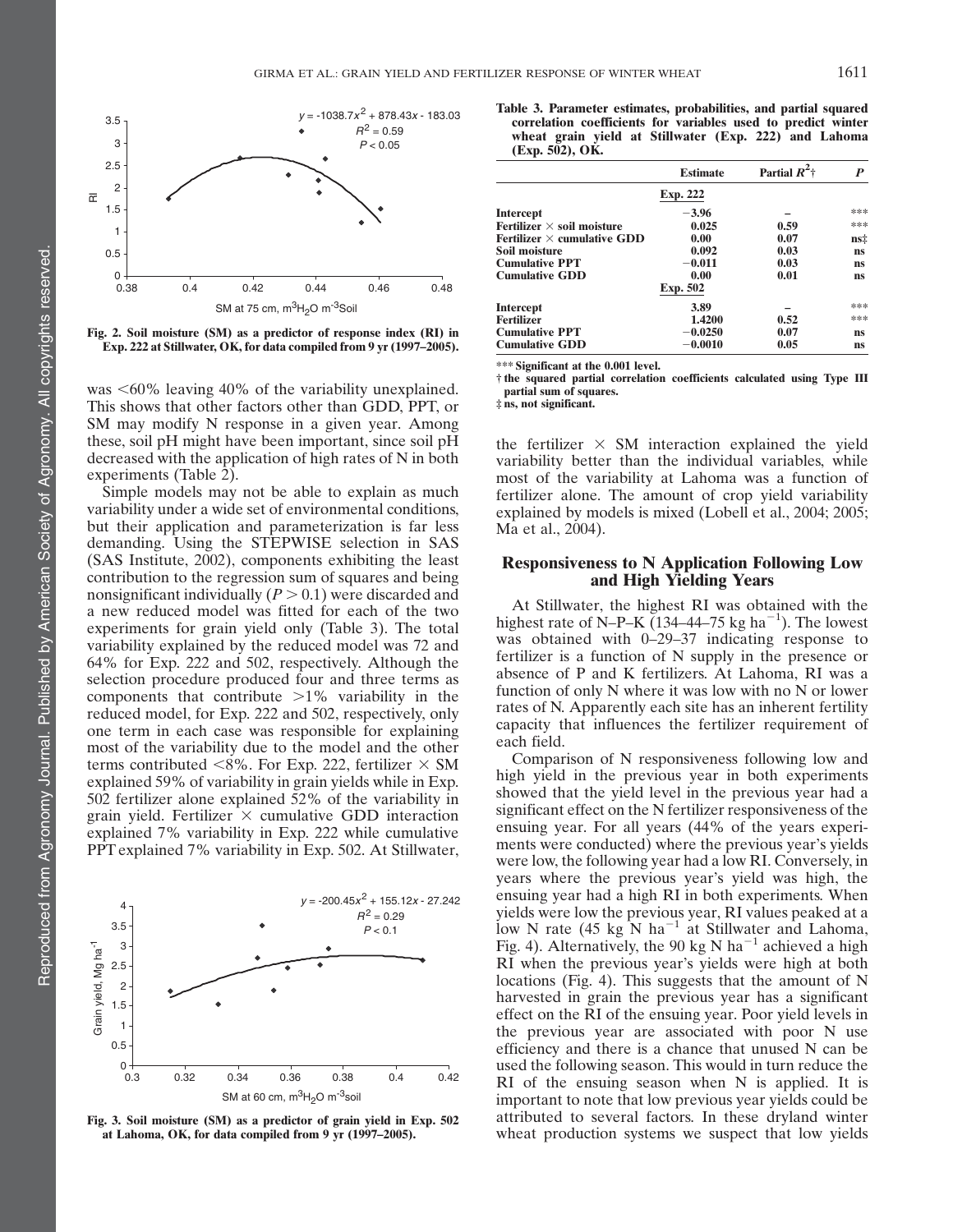

Fig. 4. Comparison of N responsiveness (RI) of the ensuing year when yields were low and high the previous year in Exp. 222 (top) and Exp. 502 (bottom).

are associated with moisture availability at the peak crop demand. Consequently, if fertilizer is pre-plant incorporated into the soil and not used by the crop, the chances of recovering this in the coming season is high. If moisture and growing conditions are not limiting and yield is improved, RI will be high in the subsequent year. According to Camara et al. (2003), when precipitation is below normal, yield tended to remain flat after 45 kg N ha<sup>-1</sup> (based on N levels ranging form 0–135 kg ha<sup>-1</sup>) while yield was increased up to 90 kg ha<sup> $-1$ </sup> rate and leveled off when precipitation level was above average (*»* 400 mm between October and June).

The index (I) computed as Eq. [2] was a good predictor of current year RI at both Stillwater and Lahoma  $(R^2 = 0.52$  and 0.42, respectively).

$$
I = 0.24 \quad Y_{\text{previous}} \times \text{RI}_{\text{previous}} \times H \tag{2}
$$

The exponential relationship between the index (xaxis) and current year RI  $(Y)$  is given in Fig. 5. The only limitation of this relationship is the lack of data to observe what will happen for larger values of  $x$  as yield levels increase. This might not be a very critical limitation for dryland wheat as yield potential is limited mostly by moisture availability. The practical significance of this relationship is that producers can adjust preplant or topdress N fertilizer rates using this relationship as a decision aid.

The inclusion of Yprevious and RIprevious as predictor variables in a multiple linear regression without the evenness factor explained 49 and 28% of the variability in ensuing year RI at Stillwater and Lahoma, respectively. Addition of an interaction term explained 9



Fig. 5. Relationship between an index developed from previous year grain yield (Y<sub>previous</sub>), previous year response index (RI<sub>previous</sub>), and rainfall distribution  $(H)$  versus ensuing year RI ( $\text{RI}_{\text{ensuing}}$ ) for Exp. 222 (top) and Exp. 502 (bottom) at Stillwater and Lahoma, OK, respectively, for data compiled over more than 30 yr.

and 10% additional variability in ensuing year RI for Exp. 222 and 502, respectively Table 4). Inclusion of H in this multiple linear regression explained 2% additional variability only (data not shown), thus was removed from the multiple linear regression model. The multiple linear regression for Exp. 222 is

$$
RI_{\text{ensuing}} = 0.24 - 0.29 \times RI_{\text{previous}} + 0.58 \times Y_{\text{previous}} + 0.32 \times RI_{\text{previous}} \times Y_{\text{previous}} \tag{3}
$$

and for 502 is

$$
RI_{\text{ensuing}} = -0.83 + 0.65 \times RI_{\text{previous}} + 1.08 \times Y_{\text{previous}} + 0.63 \times RI_{\text{previous}} \times Y_{\text{previous}} \tag{4}
$$

where  $\text{RI}_{\text{previous}}$  and  $\text{Y}_{\text{previous}}$  are as defined above; RIensuing denotes the ensuing year RI.

Obviously, the inclusion of the two predictor variables and their interaction in a model captured the maximum possible variability in the predicted ensuing year RI. The positive coefficients show the direct relation between the predictor and predicted variables. The same explanation discussed above, that is, high yield in the previous year due to optimum growing conditions is likely to take up applied N fertilizer, increases the RI to applied fertilizer for that year. It follows logically that the ensuing year RI would be higher while the opposite occurs if yield level was low and RI was poor the previous year. Although the equation structures for Eq. [3] and Eq. [4] are similar, the constants and coefficients are different for each site. Producers are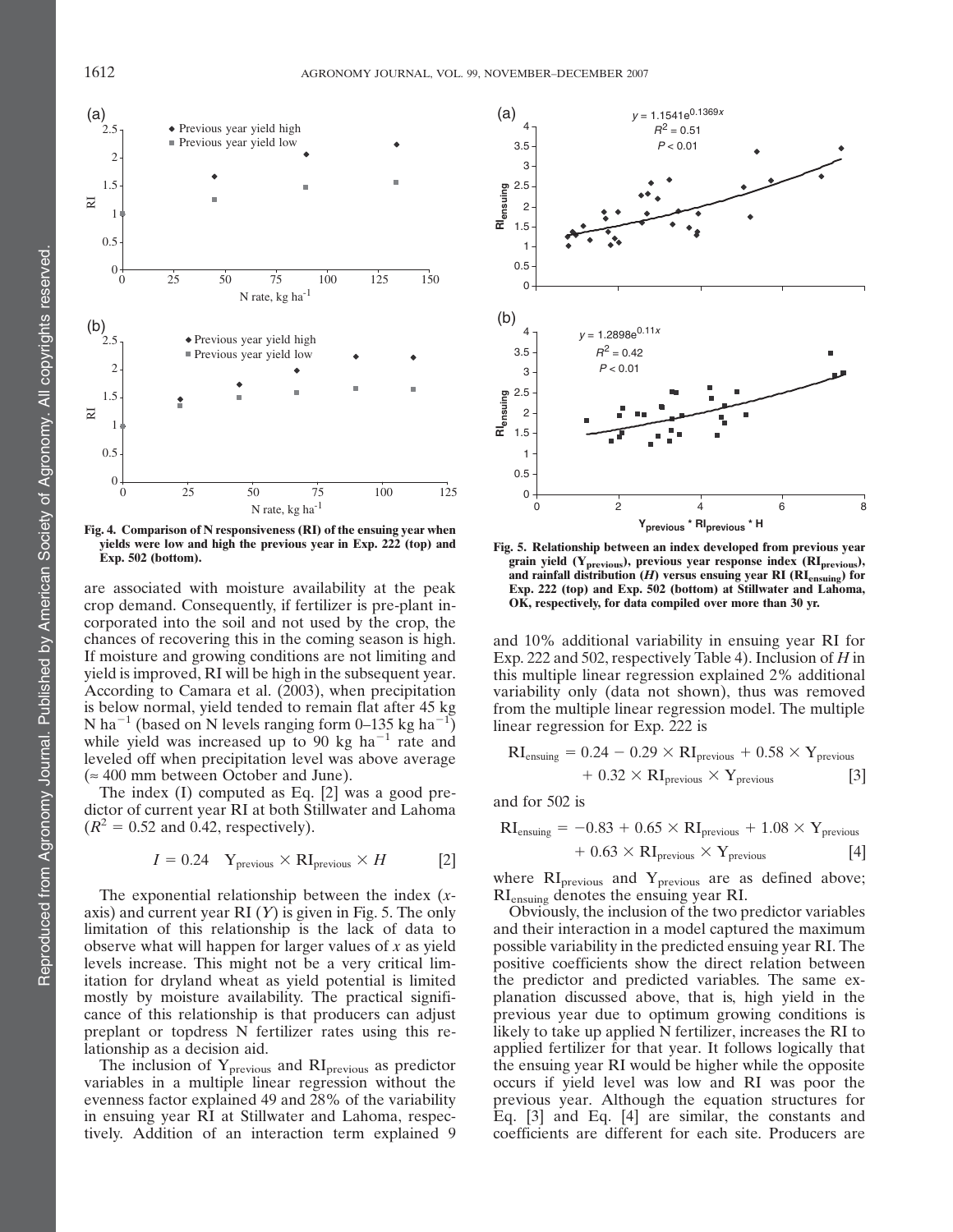Table 4. Simple and multiple regression coefficient estimates for regressing previous year yield (Y<sub>previous</sub>), previous year RI (RI<sub>previous</sub>), and interaction of the two against ensuing year RI at Stillwater (Exp. 222) and Lahoma (Exp. 502), OK.

| Exp. |                                                                                         | <b>Coefficient estimate</b> |                       |                                 |                    |              |
|------|-----------------------------------------------------------------------------------------|-----------------------------|-----------------------|---------------------------------|--------------------|--------------|
|      | Model                                                                                   | <b>Intercept</b>            | <sup>I</sup> previous | $\mathbf{RI}_{\text{previous}}$ | <b>Interaction</b> | $\mathbf{L}$ |
| 222  | <b>Only Yprevious</b>                                                                   | 1.18                        | $0.35*$               |                                 |                    | $0.15*$      |
| 222  | <b>Only RI</b> previous                                                                 | 0.86                        |                       | $0.53***$                       |                    | $0.36***$    |
| 222  |                                                                                         | 0.30                        | $0.32**$              | $0.51***$                       |                    | $0.49***$    |
| 222  | $Y_{previous} + RI_{previous}$<br>$Y_{previous} + RI_{previous} + Interaction$          | 0.24                        | $0.29**$              | $0.58***$                       | $0.32**$           | $0.58***$    |
| 502  | Only $Y_{\text{previous}}$                                                              | 2.22                        | $-0.13$ nst           |                                 |                    | $0.01$ ns    |
| 502  | <b>Only RI</b> previous                                                                 | 1.15                        |                       | $0.51**$                        |                    | $0.20**$     |
| 502  | $\mathbf{Y}_{\text{previous}} + \mathbf{R}\mathbf{I}_{\text{previous}}$                 | $-0.20$                     | $0.45*$               | $0.85***$                       |                    | $0.29**$     |
| 502  | $\frac{\text{previous}}{\text{previous}}$ + $\text{RI}_{\text{previous}}$ + Interaction | $-0.83$                     | $0.65***$             | $1.08***$                       | $0.63*$            | $0.38***$    |

\* Significant at the 0.05 level.

\*\* Significant at the 0.01 level.

\*\*\* Significant at the 0.001 level.

† ns, not significant at  $P < 0.05$ . Probabilities test the null hypothesis that a coefficient has "0" value while the significance shown in the  $R^2$  column refers to the model significance test.

advised to collect yield data and examine relationships on their own farms to fine tune this approach as a decision aid for their soils.

#### REFERENCES

- Asseng, S., P.D. Jamieson, B. Kimball, P. Pinter, K. Sayre, J.W. Bowden, and S.M. Howden. 2004. Simulated wheat growth affected by rising temperature, increased water deficit and elevated atmospheric CO<sub>2</sub>. Field Crops Res. 85:85-102.
- Belsley, D.A., E. Kuh, and R.E. Welsch. 1980. Regression diagnostics. John Wiley & Sons, Inc, New York.
- Black, A.L., and A. Bauer. 1988. Setting winter wheat yield goals. p. 24–34. In J.L. Havlin (ed.) Proc. Workshop Central Great Plains Profitable Wheat Management, Wichita, KS. 17–20 Aug. 1988. Potash and Phosphate Inst., Atlanta, GA.
- Blackmer, A.M., R.D. Voss, and A.P. Mallarino. 1997. Nitrogen fertilizer recommendations for corn in Iowa. Iowa State Univ. Ext. Publ. Pm-1714. Iowa State Univ. Ext., Ames.
- Bremner, J.M. 1965. Inorganic forms of nitrogen. In C.A. Black et al. (ed.) Methods of soil analysis, Part 2. Agronomy 9:1179–1237. Am. Soc. of Agron., Madison WI.
- Bonhomme, R. 2000. Bases and limits to using 'degree days' units. Eur. J. Agron. 13:1–10.
- Bronikowski, A.M., and C. Webb. 1996. A critical examination of rainfall variability measures used in behavioral ecology studies. Behav. Ecol. Sociobiol. 39:27–30.
- Bundy, L.G., and T.W. Andraski. 1995. Soil yield potential effects on performance of soil nitrate tests. J. Prod. Agric. 8:561–568.
- Camara, K.M., W.A. Payne, and P.E. Rasmussen. 2003. Long-term effects of tillage, nitrogen, and rainfall on winter wheat yields in the Pacific Northwest. Agron. J. 95:828–835.
- Challinor, A.J., T.R. Wheeler, P.Q. Craufurd, and J.M. Slingo. 2005. Simulation of the impact of high temperature stress on annual crop yields. Agric. For. Meteorol. 135:180–189.
- Chang, J.M., D.E. Clay, C.G. Carlson, C.L. Reese, S.A. Clay, and M.M. Ellsbury. 2004. Defining yield goals and management zones to minimize yield and nitrogen and phosphorus fertilizer recommendation errors. Agron. J. 96:825–831.
- Dahnke, W.C., L.J. Swenson, R.J. Goos, and A.G. Leholm. 1988. Choosing a crop yield goal. SF-822. North Dakota State Ext. Serv., Fargo, ND.
- Derby, N.E., F.X.M. Casey, R.E. Knighton, and D.D. Steele. 2004. Midseason nitrogen fertility management for corn based on weather and yield prediction. Agron. J. 96:494–501.
- Derby, N.E., D.D. Steele, J. Terpstra, R.E. Knighton, and F.X.M. Casey. 2005. Interactions of nitrogen, weather, soil, and irrigation on corn yield. Agron. J. 97:1342–1351.
- Dingman, S.L. 1994. Physical hydrology. Prentice Hall, Upper Saddle River, NJ.
- El-Harris, M.K., V.L. Cochran, L.F. Elliott, and D.F. Bezdicek. 1983. Effect of tillage, cropping, and fertilizer management on soil nitrogen mineralization potential. Soil Sci. Soc. Am. J. 47:1157–1161.
- Flowers, M., R. Weiz, R. Heininger, D. Osmond, and C. Crozier. 2004. In-season optimization and site-specific nitrogen management for soft red winter wheat. Agron. J. 96:124–134.
- Girma, K., S.L. Holtz, D.B. Arnall, B.S. Tubaña, and W.R. Raun. 2007a. The Magruder plots: Untangling the puzzle. Agron. J. 99: 1191–1198.
- Girma, K., R.K. Teal, K.W. Freeman, B. Tubana, S. Holtz, R.K. Boman, and W.R. Raun. 2007b. Cotton lint yield and quality as affected by applications of N, P and K fertilizers. J. Cotton Sci. 11: 12–19.
- Janzen, R.R. 1987. Effect of fertilizer on soil productivity in long-term wheat rotations. Can. J. Soil Sci. 67:165–174.
- Jenkinson, D.S. 1991. The Rothamsted long-term experiments: Are they still of use? Agron. J. 83:2–10.
- Johnson, G.V., and W.R. Raun. 2003. Nitrogen response index as a guide to fertilizer management. J. Plant Nutr. 26:249–262.
- Johnson, G.V., W.R. Raun, and R.W. Mullen. 2000. Nitrogen use efficiency as influenced by crop response index. p. 291. In Agronomy abstracts. ASA, CSSA, and SSSA, Madison, WI.
- Kutner, M.H., C.J. Nachtsheim, and J. Neter. 2004. Applied linear regression models. 4th ed. McGraw-Hill Comp., Inc., New York. p. 294–305.
- Lobell, D.B., J.I. Ortiz-Monasterio, and G.P. Anser. 2004. Relative importance of soil and climate variability for nitrogen management in irrigated wheat. Field Crops Res. 87:155–165.
- Lobell, D.B., J.I. Ortiz-Monasterio, G.P. Anser, R.L. Naylor, and W.P. Falcon. 2005. Combining field surveys, remote sensing, and regression trees to understand yield variations in an irrigated wheat landscape. Agron. J. 97:241–249.
- Lu, H., C. Lu, L. Chan, and M. Wei. 2001. Seasonal variation in linear increase of taro harvest index explained by growing degree days. Agron. J. 93:1136–1141.
- Ludwig, F., and S. Asseng. 2006. Climate change impacts on wheat production in a Mediterranean environment in Western Australia. Agri. Syst. 90:159–179.
- Ma, B.L., W. Yan, L.M. Dwyer, J. Frégeau-Reid, H.D. Voldeng, Y. Dion, and H. Nass. 2004. Graphic analysis of genotype, environment, nitrogen fertilizer, and their interactions on spring wheat yield. Agron. J. 96:169–180.
- McMaster, G.S., and W.W. Wilhelm. 1997. Growing degree-days: One equation, two interpretations. Agric. For. Meteorol. 87:291–300.
- Mehlich, A. 1984. Mehlich 3 soil test extractant: A modification of Mehlich 2 extractant. Commun. Soil Sci. Plant Anal. 15: 1409–1416.
- Motavalli, P.P., L.G. Bundy, W.W. Andraski, and A.E. Peterson. 1992. Residual effects of long-term nitrogen fertilization on nitrogen availability to corn. J. Prod. Agric. 5:363–368.
- Mullen, R.W., K.W. Freeman, W.R. Raun, G.V. Johnson, M.L. Stone, and J.B. Solie. 2003. Identifying an in-season response index and the potential to increase wheat yield with nitrogen. Agron. J. 95:347–351.
- Odell, R.T., W.M. Walker, L.V. Boone, and M.G. Oldham. 1983. The Morrow plots: A century of learning. Illinois Agric. Exp. Stn. Bull. 775, Urbana, IL.